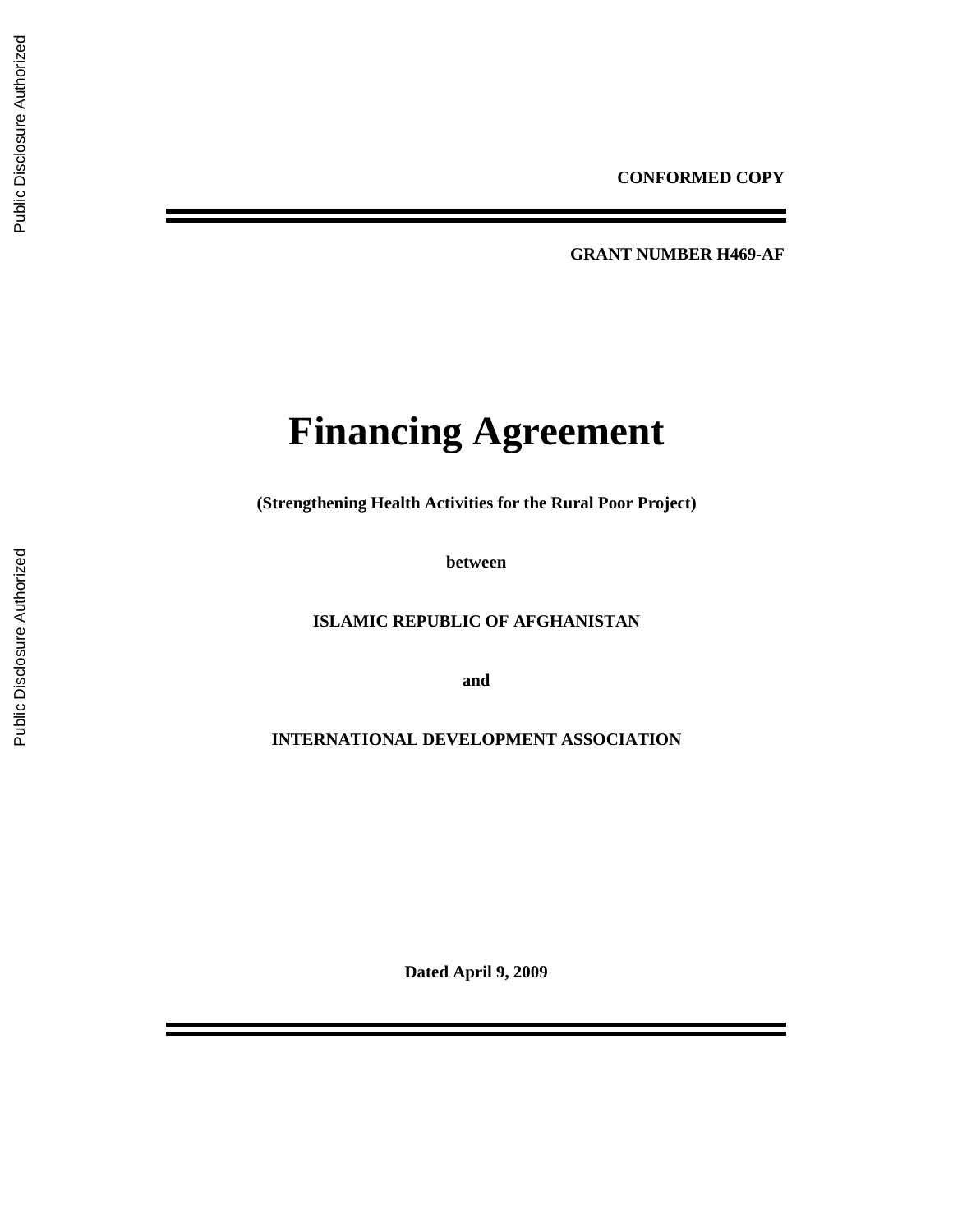#### **GRANT NUMBER H469-AF**

## **FINANCING AGREEMENT**

AGREEMENT dated April 9, 2009, entered into between ISLAMIC REPUBLIC OF AFGHANISTAN (the "Recipient") and INTERNATIONAL DEVELOPMENT ASSOCIATION (the "Association"). The Recipient and the Association hereby agree as follows:

#### **ARTICLE I — GENERAL CONDITIONS; DEFINITIONS**

- 1.01. The General Conditions (as defined in the Appendix to this Agreement) constitute an integral part of this Agreement.
- 1.02. Unless the context requires otherwise, the capitalized terms used in this Agreement have the meanings ascribed to them in the General Conditions or in the Appendix to this Agreement.

#### **ARTICLE II — FINANCING**

- 2.01. The Association agrees to extend to the Recipient, on the terms and conditions set forth or referred to in this Agreement, a grant in an amount equivalent to nineteen million nine hundred thousand Special Drawing Rights (SDR 19,900,000) (the "Grant" or the "Financing") to assist in financing the project described in Schedule 1 to this Agreement (the "Project").
- 2.02. The Recipient may withdraw the proceeds of the Grant in accordance with Section IV of Schedule 2 to this Agreement.
- 2.03. The Maximum Commitment Charge Rate payable by the Recipient on the Unwithdrawn Financing Balance shall be one-half of one percent (1/2 of 1%) per annum.
- 2.04. The Payment Dates are February 15 and August 15 in each year.
- 2.05. The Payment Currency is United States Dollars.

#### **ARTICLE III — PROJECT**

- 3.01. The Recipient declares its commitment to the objectives of the Project and the Program. To this end, the Recipient shall carry out the Project through MOPH in accordance with the provisions of Article IV of the General Conditions.
- 3.02. Without limitation upon the provisions of Section 3.01 of this Agreement, and except as the Recipient and the Association shall otherwise agree, the Recipient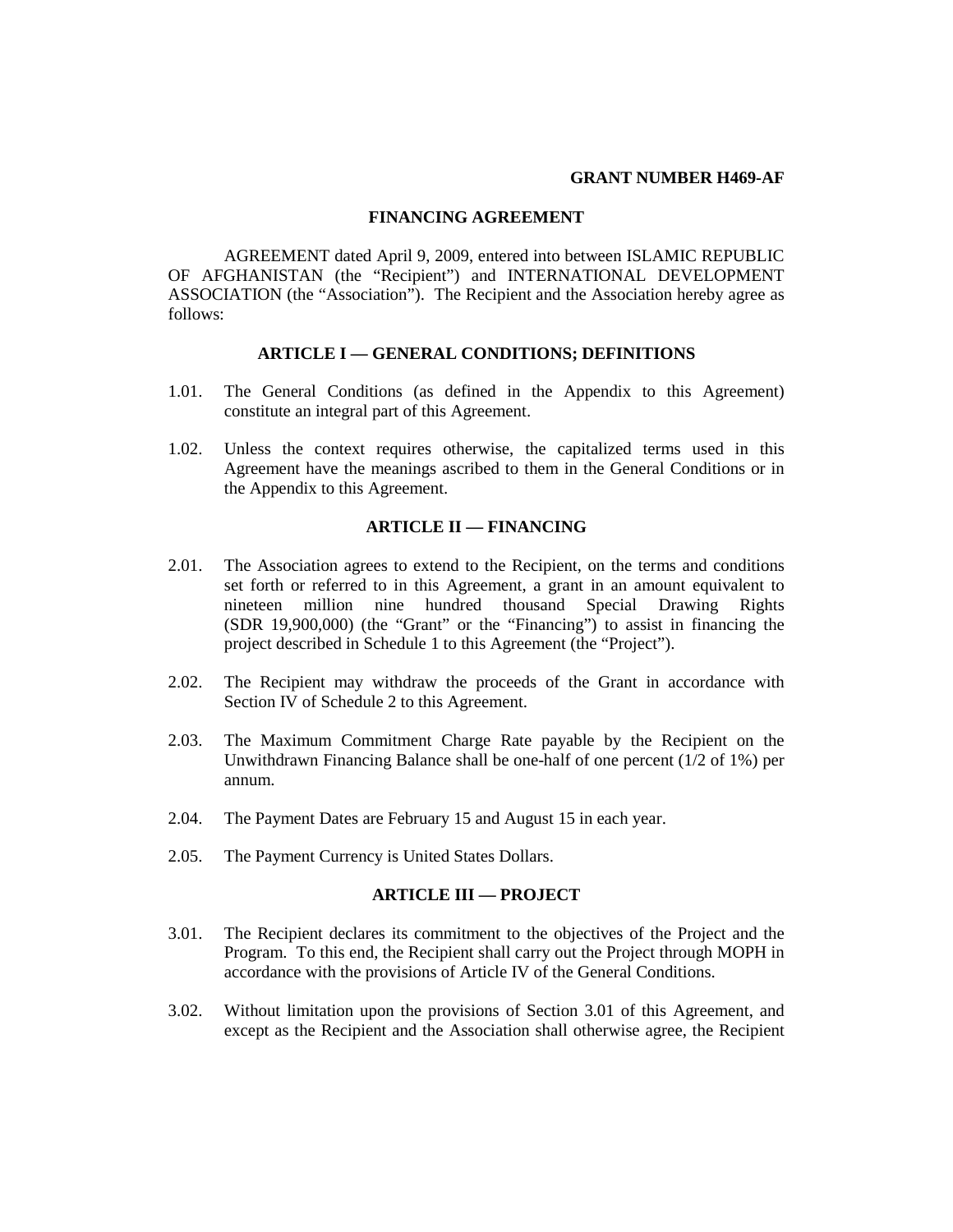shall ensure that the Project is carried out in accordance with the provisions of Schedule 2 to this Agreement.

#### **ARTICLE IV — REMEDIES OF THE ASSOCIATION**

- 4.01. The Co-financing Deadline for the effectiveness of the Results-Based Financing Trust Fund Co-financing Agreement is September 30, 2009.
- 4.02. The Co-financing Deadline for the effectiveness of the ARTF Co-financing Agreement is March 30, 2010.
- 4.03. The Co-financing Deadline for the effectiveness of the JSDF Co-financing Agreement is March 30, 2010.

# **ARTICLE V — EFFECTIVENESS; TERMINATION**

- 5.01. The Effectiveness Deadline is the date ninety (90) days after the date of this Agreement.
- 5.02. For purposes of Section 8.05(b) of the General Conditions, the date on which the obligations of the Recipient under this Agreement (other than those providing for payment obligations) shall terminate is twenty (20) years after the date of this Agreement.

# **ARTICLE VI — REPRESENTATIVE; ADDRESSES**

- 6.01. The Recipient's Representative is the Minister of Finance.
- 6.02. The Recipient's Address is:

Ministry of Finance Pashtunistan Watt Kabul Islamic Republic of Afghanistan

Facsimile:

93-20-210-3258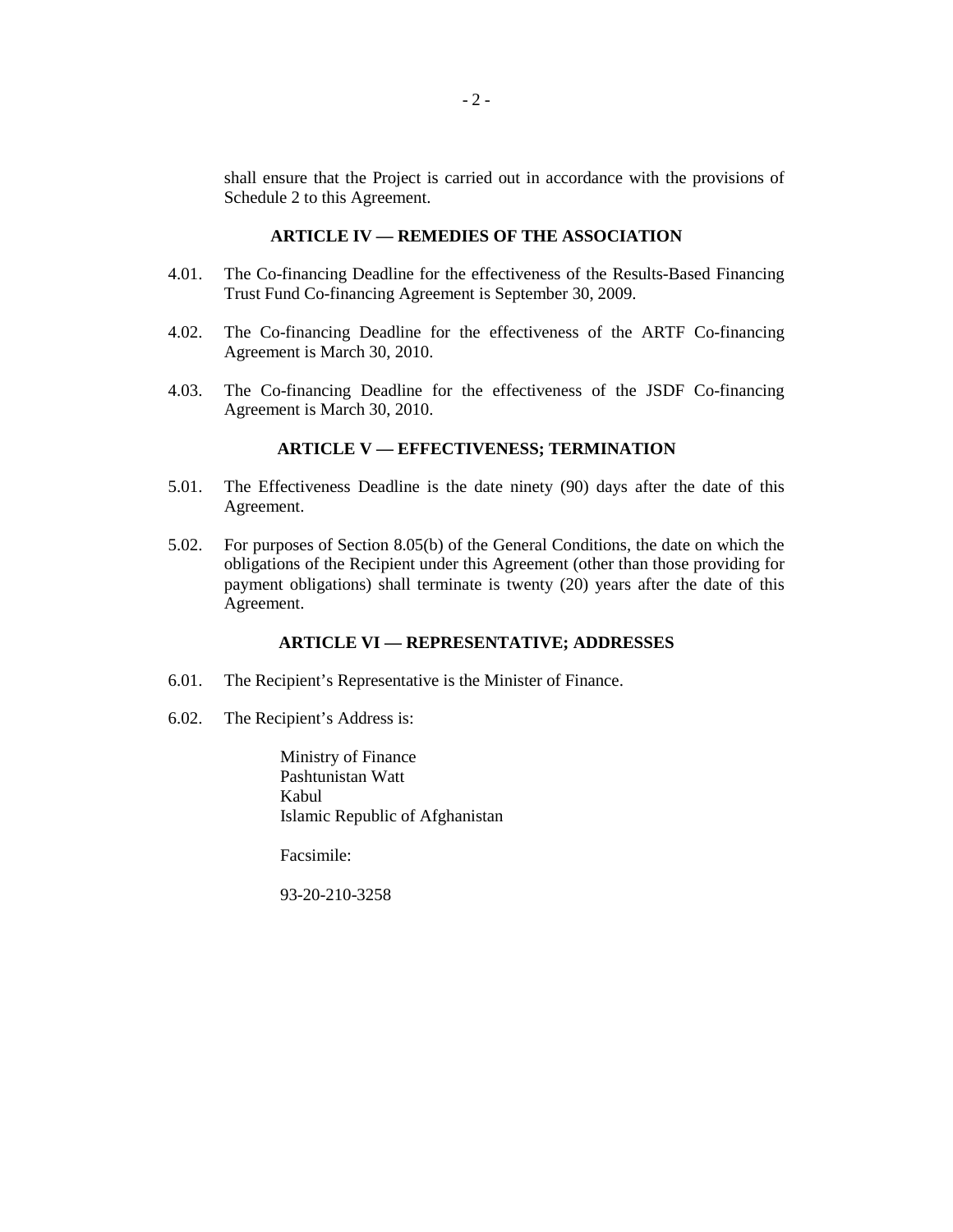6.03. The Association's Address is:

International Development Association 1818 H Street, N.W. Washington, D.C. 20433 United States of America

Cable: Telex: Facsimile:

| INDEVAS          | 248423 (MCI) | 1-202-477-6391 |
|------------------|--------------|----------------|
| Washington, D.C. |              |                |

AGREED at Kabul, Islamic Republic of Afghanistan, as of the day and year first above written.

# ISLAMIC REPUBLIC OF AFGHANISTAN

By

# /s/ Dr. Mohammed Omar Zakhilwal Authorized Representative

#### INTERNATIONAL DEVELOPMENT ASSOCIATION

By

/s/ Nicholas J. Krafft Authorized Representative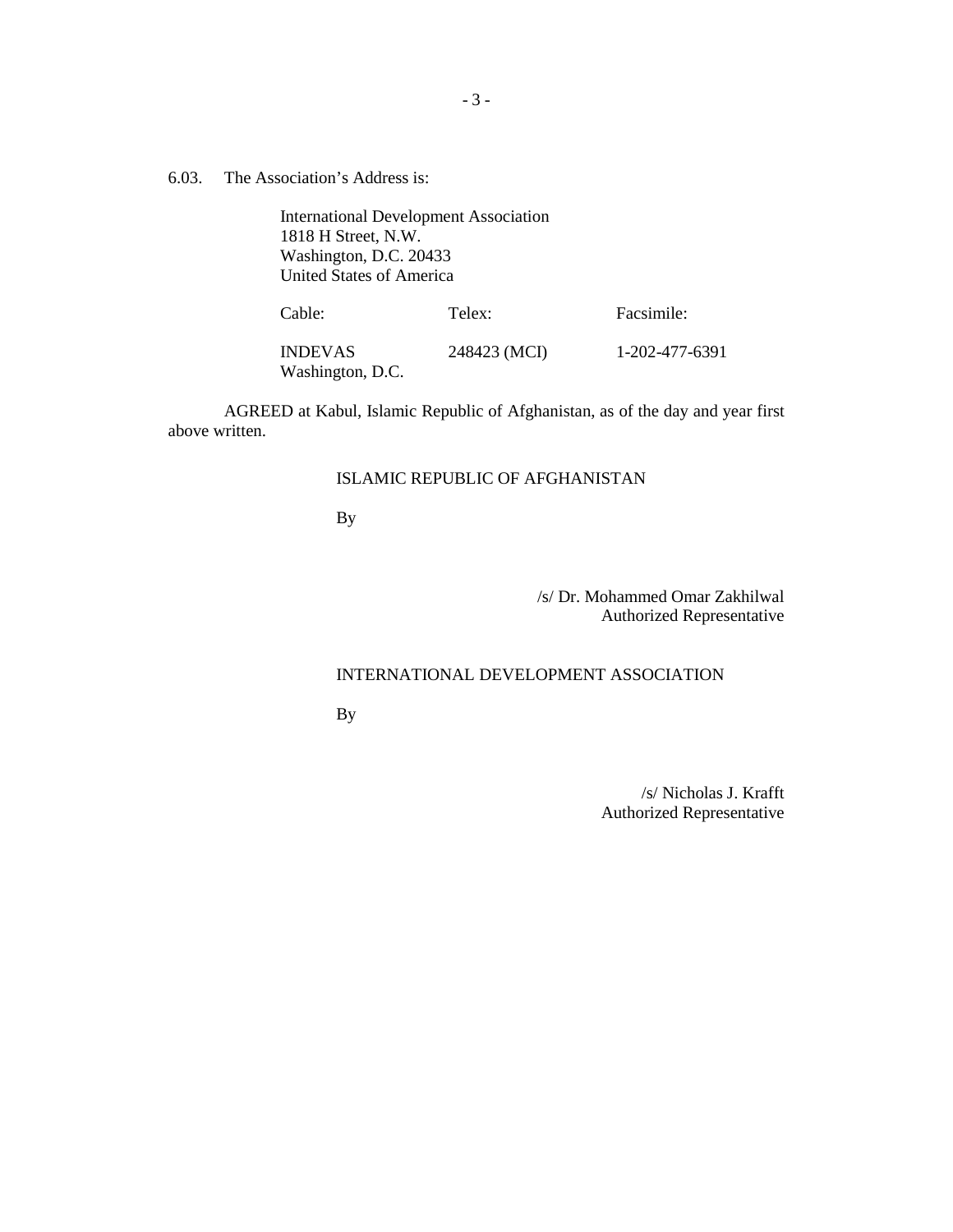## **SCHEDULE 1**

#### **Project Description**

The objective of the Project is to contribute to improving the health and nutritional status of the people of Afghanistan, with a greater focus on women and children and under-served areas of the country, as set out in the Health and Nutrition Sector Strategy 2008-2013.

The Project consists of the following parts:

#### Part 1: Sustaining and Strengthening the Basic Package of Health Services

- (a) Carrying out a program to provide BPHS in select provinces of the Recipient through: (i) the provision of Sub-Grants under PPAs between MOPH and implementing NGOs; and (ii) the provision of goods and consultants' services to provincial offices for MOPH direct delivery of BPHS.
- (b) Supporting the expansion of health facilities particularly sub-centers through, *inter alia*, the provision of training to additional community mid-wives and female community nurses.

#### Part 2: Strengthening the Delivery of the Essential Package of Hospital Services

- (a) Supporting the Recipient's policy dialogue to develop a systematic and coherent package of hospital policies that will ensure efficient use of resources and provision of priority services, especially for the poor, through the carrying out of an evaluation of the impact and lessons learnt from different approaches adopted for EPHS implementation in the past.
- (b) Supporting specific plans for EPHS expansion including support to hospitals and hospital functions critical to reduce maternal and child mortality, with special emphasis on the poor.

# Part 3: Strengthening MOPH Stewardship Functions

Strengthening capacity of MOPH's central and provincial health offices through, *inter alia:* (i) provision of consultants' services for the carrying out of procurement, monitoring and evaluation, health care financing, public relations and selected management functions; (ii) provision of equipment and training to improve communication within and among provincial, regional and central offices of MOPH; (iii) strengthening MOPH's capacity to carry out the monitoring and evaluation of BPHS and EPHS through contracting of a third party evaluator; and (iv) carrying out of small civil works for the rehabilitation of GCMU offices.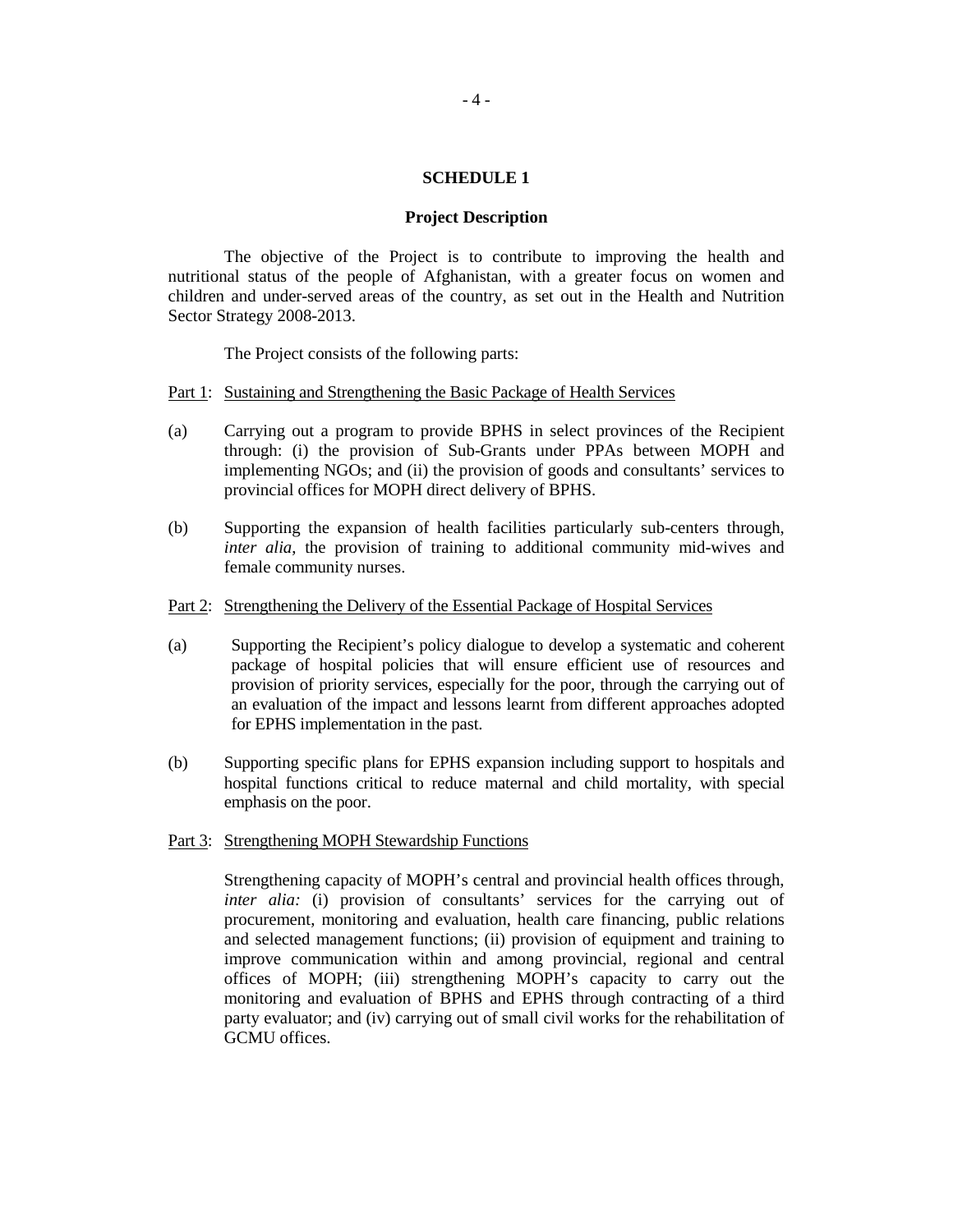# Part 4: Results-Based Financing

Implementation of results-based financing pilots aimed at gauging the effectiveness of supply-side innovations including: (i) provision of Performance-Based Payments to health care providers; (ii) testing innovations in the hospital sector aimed at strengthening performance; and (iii) carrying out an impact evaluation to assess and document the effects of the pilots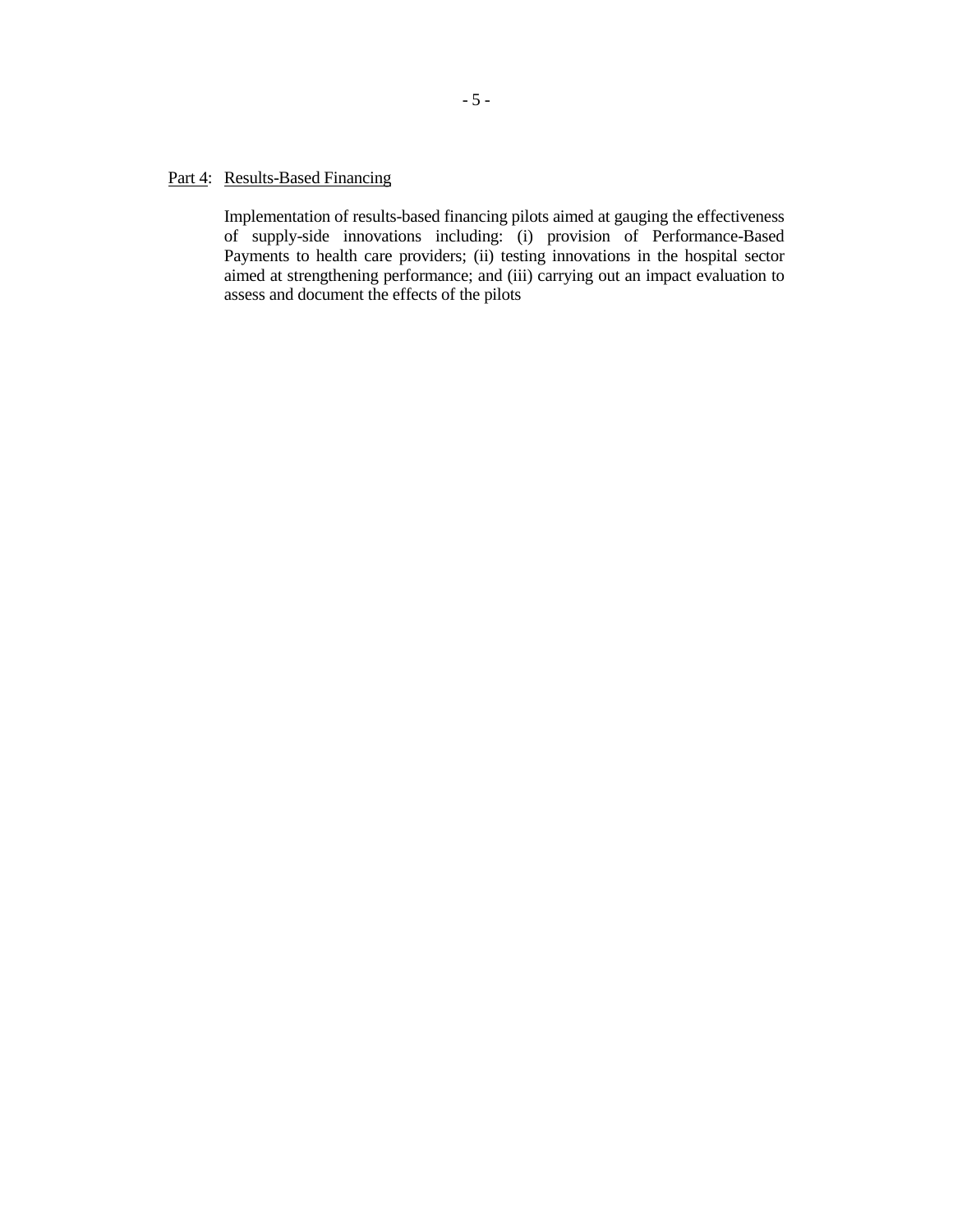# **SCHEDULE 2**

## **Project Execution**

## **Section I. Implementation Arrangements**

## **A. Institutional Arrangements**

- 1. The Recipient shall vest responsibility for the implementation of the Project in MOPH. At the central level, the Executive Board of MOPH shall have overall responsibility for the oversight and supervision of the implementation of the Project. The Deputy Minister for Technical Affairs of MOPH shall have responsibility for the overall management of the Project and the coordination of its implementation.
- 2. The GCMU shall, throughout the period of Project implementation, have responsibility for the day-to-day fiduciary aspects of the Project including financial management, procurement of services, disbursement and audit functions. Procurement of goods shall be carried out by the MOPH administration department.
- 3. The Recipient shall maintain throughout the period of Project implementation, a PHCC within the provincial office of MOPH in each of the Provinces included in the Project, to ensure coordination of the implementation of the Project at the provincial level.
- 4. The Recipient through MOPH shall carry out the Project in accordance with the Financial Management Manual to be adopted in accordance with Section V.5 of Schedule 2 to this Agreement, and, except as the Association shall otherwise agree, the Recipient shall not amend or waive any provision of the Financial Management Manual if, in the opinion of the Association, such amendment or waiver may materially and adversely affect the implementation of the Project.

# **B. Environment and Social Safeguards**

- 1. The Recipient shall carry out the Project in accordance with the Environmental and Social Safeguards Framework and the Environmental Management Plan.
- 2. Except as the Association shall otherwise agree, the Recipient shall not amend or waive any provision of the Environmental and Social Management Framework and the Environmental Management Plan if, in the opinion of the Association, such amendment or waiver may materially and adversely affect the implementation of the Project.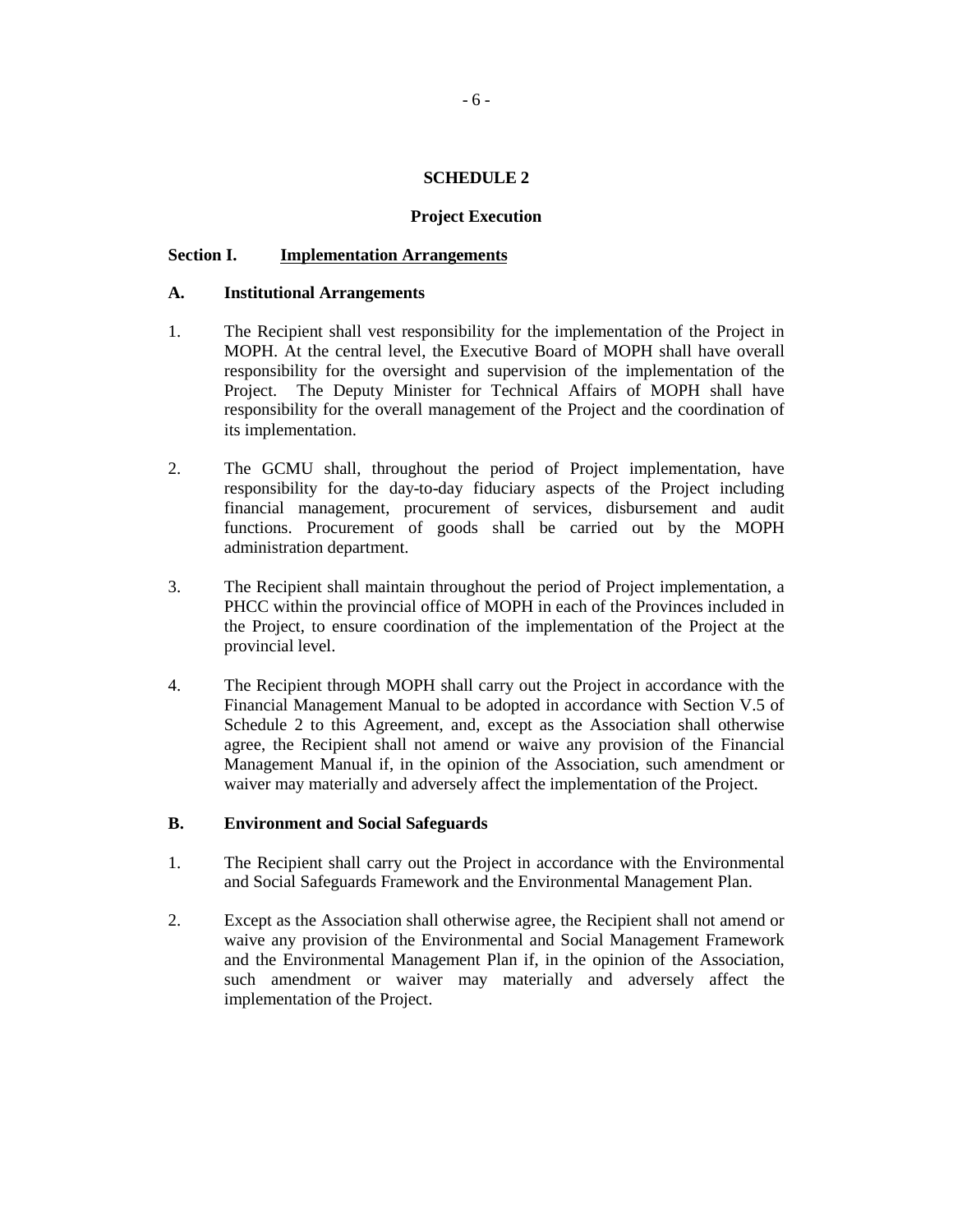3. The Recipient shall ensure that activities financed under the Project shall not involve any land acquisition or involuntary resettlement of<br>the local population and/or businesses. In the event that the local population and/or businesses. any land is required for the Project or any resettlement is to be carried out, the Recipient shall, in consultation with the Association, ensure that such land shall be obtained and such resettlement carried out in accordance with plans agreed with the Association.

# **C. Sub-projects**

- 1. When presenting a Sub-project to the Association for review and approval, the Recipient, through MOPH, shall furnish to the Association a draft PPA, in form and substance satisfactory to the Association, together with a description of the Sub-project, including a description of the expenditures proposed to be financed out of the proceeds of the Sub-grant, and such other information as the Association shall reasonably request.
- 2. Each Sub-grant shall be made by the Recipient, through MOPH, only:
	- (a) to an NGO which has been selected by MOPH in accordance with a competitive bidding process approved by the Association, provided that the NGO shall have established, to the satisfaction of MOPH and the Association, that it has the organization, management, staffing and other resources required for the efficient carrying out of the Sub-project, and has prepared an acceptable plan for the carrying out of said Sub-project; and
	- (b) for a Sub-project which: (i) is deemed by MOPH to be technically feasible and cost-effective; (ii) has been designed in accordance with appropriate health standards; and (iii) has been reviewed and approved by the Association.
- 3. Sub-grants shall be made on terms whereby MOPH shall obtain, through a PPA, rights adequate to protect the interests of the Association and the Recipient, including the right, as applicable, to:
	- (a) require the NGO to carry out and operate the Sub-project with due diligence and efficiency, in accordance with sound health care, technical, financial and managerial standards, and pursuant to the environmental, social and other principles, measures, procedures and guidelines set out in the Environmental and Social Safeguards Framework and the Environmental Management Plan;
	- (b) require the NGO to maintain policies, procedures and records adequate to enable the NGO to monitor and evaluate on an ongoing basis, in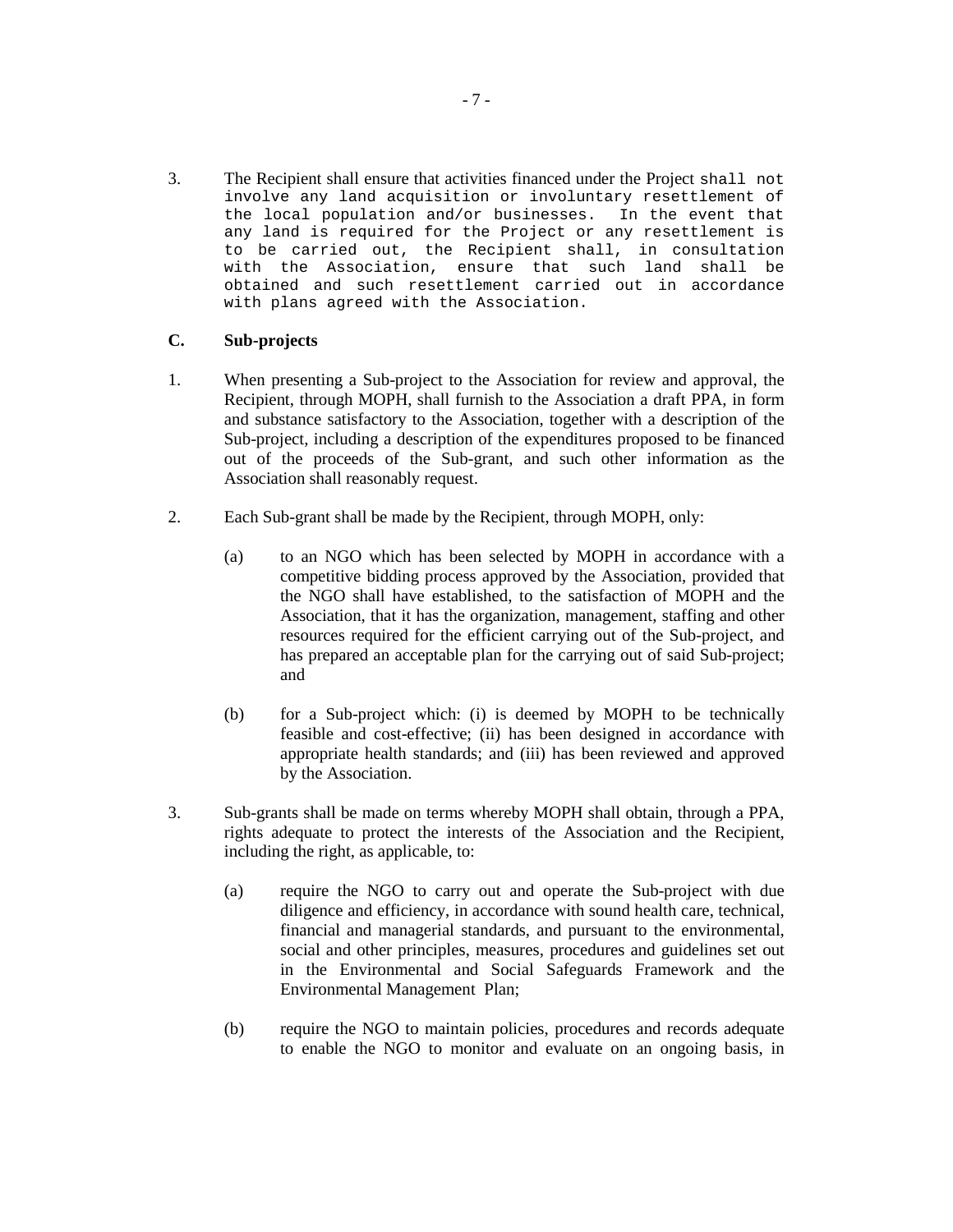accordance with indicators satisfactory to the Association, the carrying out of the Sub-project and the achievement of the objectives thereof;

- (c) require that: (i) the goods and services to be financed out of the proceeds of the Sub-grant shall be procured in accordance with the provisions of Section III of Schedule 2 to this Agreement; and (ii) such goods and services shall be used exclusively in the carrying out of the Sub-project;
- (d) require that the NGO shall insure or make adequate provision for the insurance of the goods financed out of the proceeds of the Sub-grant against hazards incident to the acquisition, transportation and delivery thereof to the place of use or installation;
- (e) obtain all such information as the Association and/or the Recipient shall reasonably request relating to the foregoing and to the benefits to be derived from the Sub-project;
- (f) inspect, by itself or jointly with representatives of the Association, if the Association shall so request, the goods and services financed under the Sub-project, the operation thereof, and any relevant records and documents related thereto; and
- (g) suspend or terminate the right of the NGO to use the proceeds of the Sub-grant upon failure by the NGO to perform its obligations under the PPA.

## **D. Performance-Based Payments**

- 1. The Recipient shall carry out Part 4 of the Project in accordance with the provisions of this Agreement, the Results-Based Financing Trust Fund Cofinancing Agreement and the RBF Implementation Manual and, except as the Association shall otherwise agree, the Recipient shall not amend or waive any provision of the RBF Implementation Manual if, in the opinion of the Association, such amendment or waiver may materially and adversely affect the implementation of Part 4 of the Project.
- 2. The Recipient shall provide funds under Part 4(i) of the Project to:
	- (i) NGOs and MOPH direct providers as Performance-Based Payments based on increase in coverage of maternal and child health services;
	- (ii) hospitals as Performance-Based Payments for staff members based on increase in volume of maternal and child services; and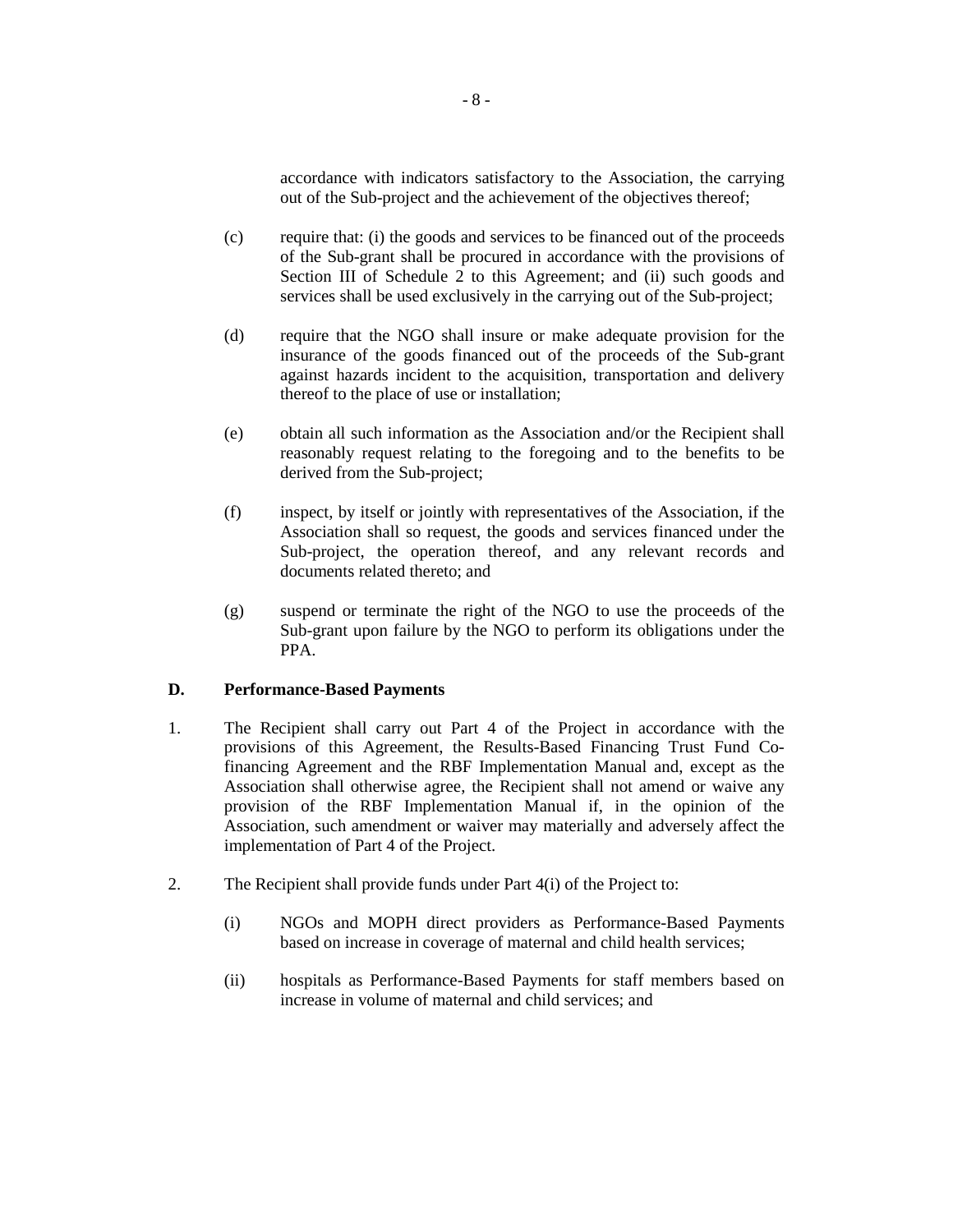- (iii) Provincial health offices as Performance-Based Payments for improved supervision and monitoring.
- 3. Performance-Based Payments shall be provided to qualifying NGOs, MOPH direct providers, hospitals and provincial health offices under Performance Agreements entered into between MOPH and the respective NGO, hospital or provincial health office in form and substance acceptable to the Association, setting out, *inter alia*, each party's responsibilities, procedures for procurement and financial management, performance milestones in implementation that, when verified, serve as triggers for the release of additional payments, after the initial tranche payment made based on the contract.

# **E. Anti-Corruption**

 The Recipient shall ensure that the Project is carried out in accordance with the provisions of the Anti-Corruption Guidelines.

# **Section II. Project Monitoring, Reporting and Evaluation**

# **A. Project Reports**

- 1. The Recipient shall:
	- (a) monitor and evaluate the progress of the Project and prepare Project Reports in accordance with the provisions of Section 4.08 of the General Conditions and on the basis of indicators agreed with the Association. Each Project Report shall cover the period of one calendar semester, and shall be furnished to the Association not later than forty-five (45) days after the end of the period covered by such report;
	- (b) on or about May 31, 2011, prepare a report, to constitute the basis upon which the mid-term review shall take place, integrating the results of the monitoring and evaluation activities performed pursuant to subparagraph (a) of this paragraph and consolidating the results of the reports referred to therein, on the progress achieved in the carrying out of the Project during the period preceding the date of said report and setting out the measures recommended to ensure the efficient carrying out of the Project and the achievement of the objectives thereof during the period following such date; and
	- (c) review with the Association, not later than two (2) months after submission of the report referred to in subparagraph (b) of this paragraph, or such later date as the Association shall reasonably request, the said report, and, thereafter, take all measures required to ensure the efficient completion of the Project and the achievement of the objectives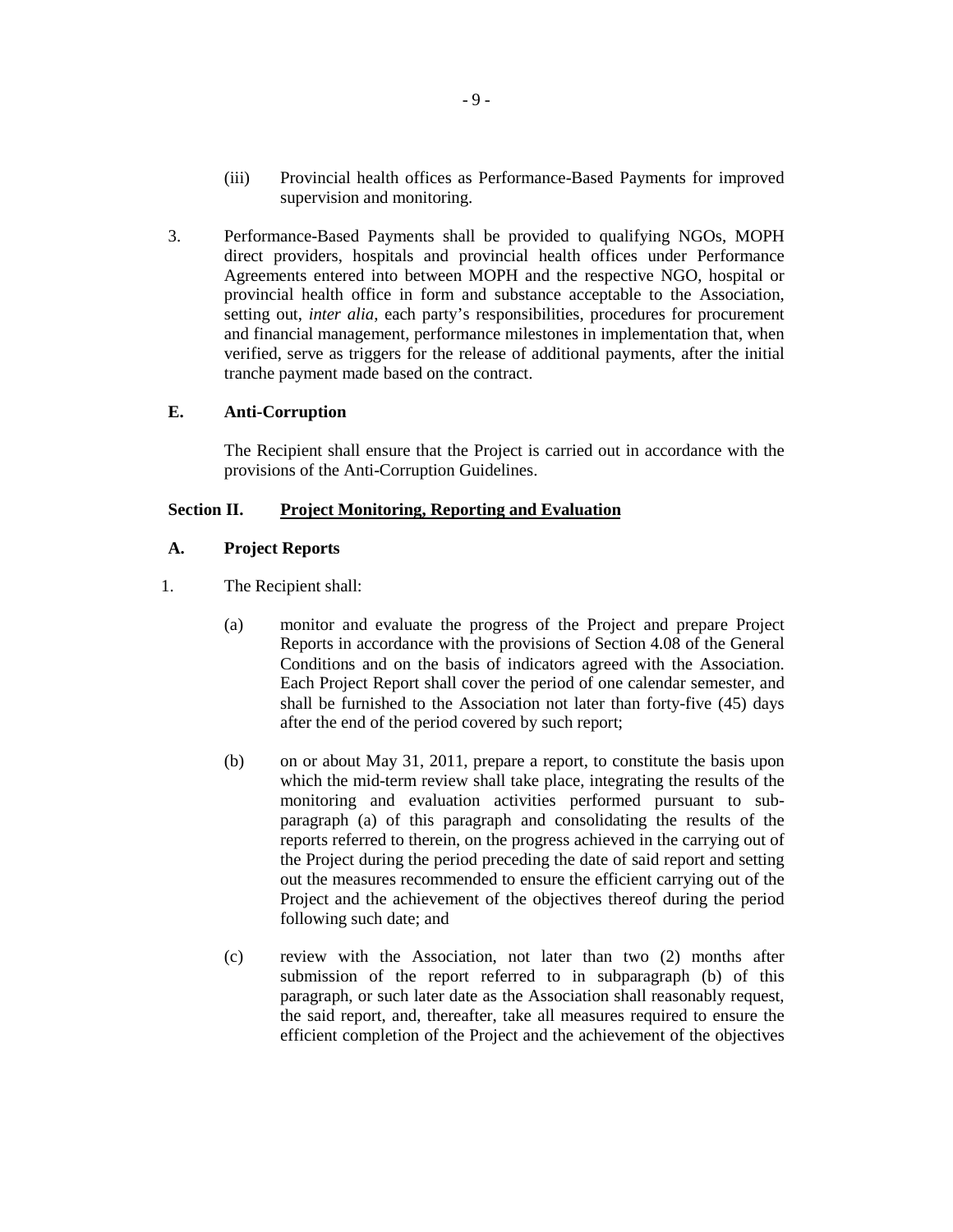thereof, based on the conclusions and recommendations of the said report and the Association's views on the matter.

2. For purposes of Section 4.08(c) of the General Conditions, the report on the execution of the Project and related plan required pursuant to that Section shall be furnished to the Association not later than six (6) months after the Closing Date.

# **B. Financial Management, Financial Reports and Audits**

- 1. The Recipient shall maintain or cause to be maintained a financial management system in accordance with the provisions of Section 4.09 of the General Conditions.
- 2. The Recipient shall prepare and furnish to the Association not later than forty-five (45) days after the end of each calendar quarter, interim unaudited financial reports for the Project covering the quarter, in form and substance satisfactory to the Association.
- 3. The Recipient shall have its Financial Statements audited in accordance with the provisions of Section 4.09(b) of the General Conditions. Each audit of the Financial Statements shall cover the period of one fiscal year of the Recipient. The audited Financial Statements for each such period shall be furnished to the Association not later than six (6) months after the end of such period.

# **Section III. Procurement**

# **A. General**

- 1. **Goods and Works**. All goods and works required for the Project and to be financed out of the proceeds of the Grant shall be procured in accordance with the requirements set forth or referred to in Section I of the Procurement Guidelines, and with the provisions of this Section.
- 2. **Consultants' Services**. All consultants' services required for the Project and to be financed out of the proceeds of the Grant shall be procured in accordance with the requirements set forth or referred to in Sections I and IV of the Consultant Guidelines, and with the provisions of this Section.
- 3. **Definitions**. The capitalized terms used below in this Section to describe particular procurement methods or methods of review by the Association of particular contracts, refer to the corresponding method described in the Procurement Guidelines, or Consultant Guidelines, as the case may be.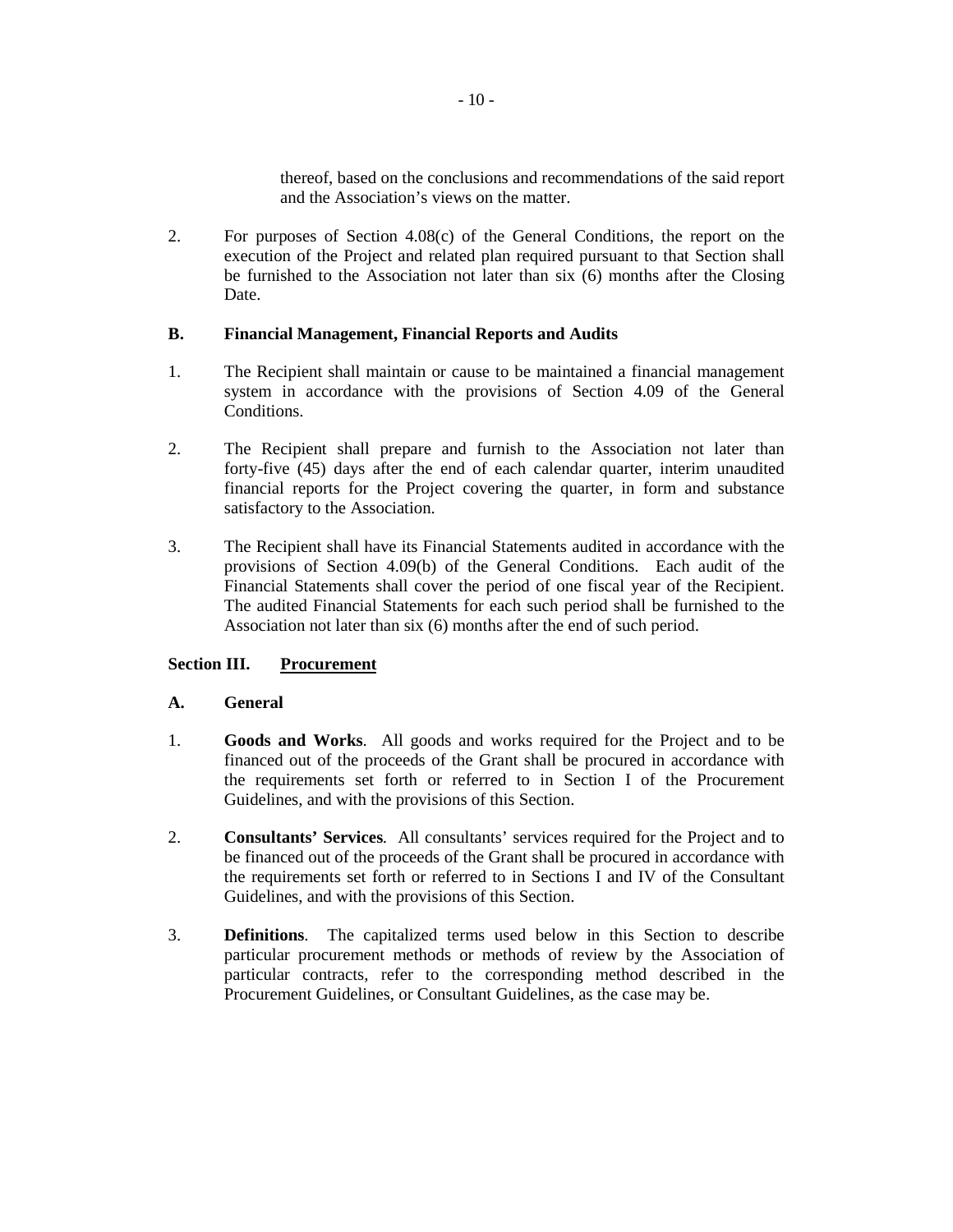## **B. Particular Methods of Procurement of Goods and Works**

- 1. **International Competitive Bidding**. Except as otherwise provided in paragraph 2 below, goods and works shall be procured under contracts awarded on the basis of International Competitive Bidding.
- 2. **Other Methods of Procurement of Goods and Works**. The following table specifies the methods of procurement, other than International Competitive Bidding, which may be used for goods and works. The Procurement Plan shall specify the circumstances under which such methods may be used:

| <b>Procurement Method</b> |                               |  |
|---------------------------|-------------------------------|--|
| (a)                       | National Competitive Bidding* |  |
| (b)                       | Shopping                      |  |
| (c)                       | <b>Direct Contracting</b>     |  |

\***National Competitive Bidding** procedures shall be subject to the following additional procedures:

- (i) Standard bidding documents approved by the Association shall be used.
- (ii) Invitations to bid shall be advertised in at least one (1) widely circulated national daily newspaper and bidding documents shall be made available to prospective bidders, at least twenty eight (28) days prior to the deadline for the submission of bids.
- (iii) Bids shall not be invited on the basis of percentage premium or discount over the estimated cost.
- (iv) Bidding documents shall be made available, by mail or in person, to all who are willing to pay the required fee.
- (v) Foreign bidders shall not be precluded from bidding.
- (vi) Qualification criteria (in case pre-qualifications were not carried out) shall be stated on the bidding documents, and if a registration process is required, a foreign firm determined to be the lowest evaluated bidder shall be given reasonable opportunity of registering, without any hindrance.
- (vii) Bidders may deliver bids, at their option, either in person or by courier service or by mail.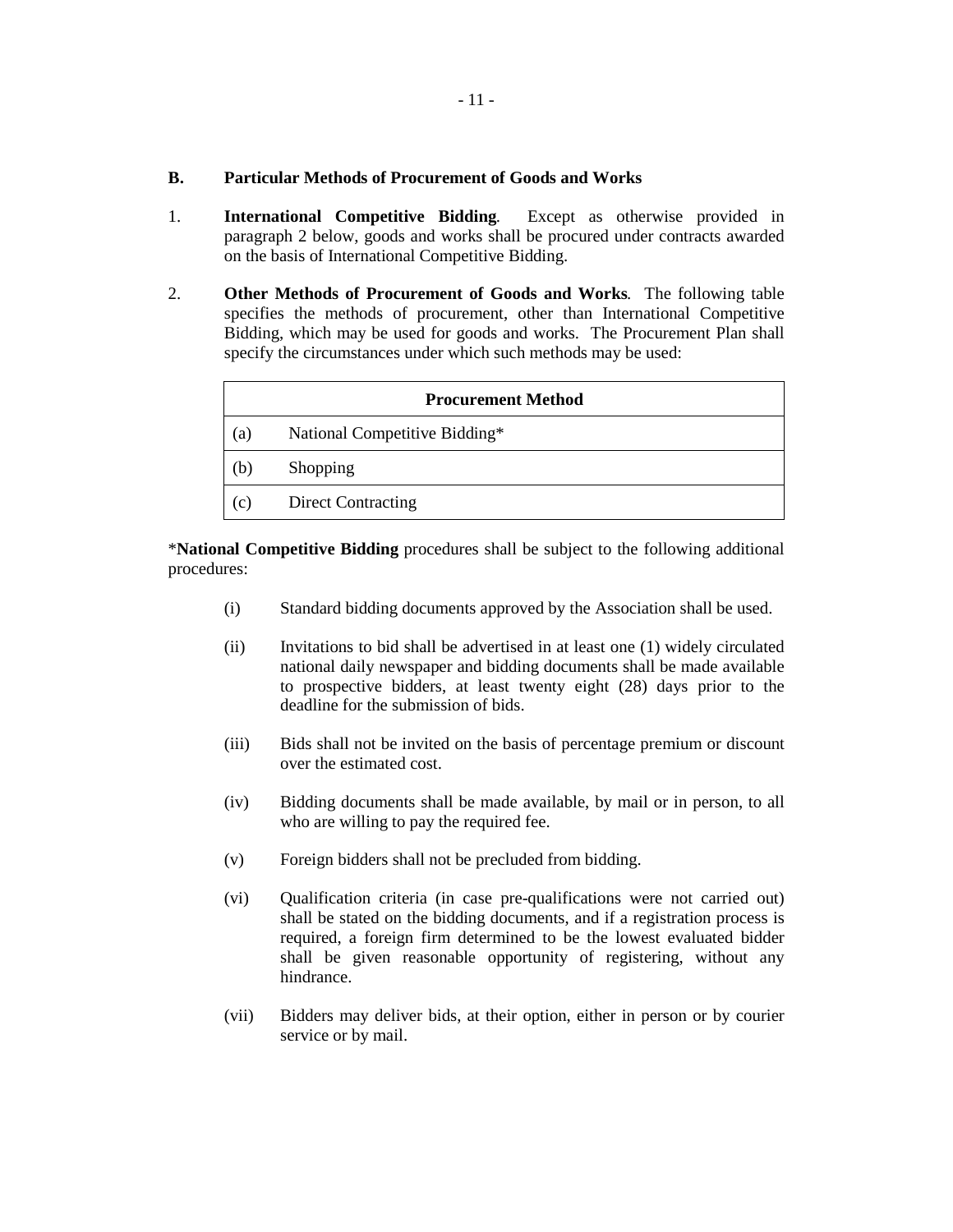- (viii) All bidders shall provide bid security or a bid security declaration form as indicated in the bidding documents. A bidder's bid security or the declaration form shall apply only to a specific bid.
- (ix) Bids shall be opened in public in one place preferably immediately, but no later than one hour, after the deadline for submission of bids.
- (x) Evaluation of bids shall be made in strict adherence to the criteria disclosed in the bidding documents, in a format, and within the specified period, agreed with the Association.
- (xi) Bids shall not be rejected merely on the basis of a comparison with an official estimate without the prior concurrence of the Association.
- (xii) Split award or lottery in award of contracts shall not be carried out. When two (2) or more bidders quote the same price, an investigation shall be made to determine any evidence of collusion, following which: (A) if collusion is determined, the parties involved shall be disqualified and the award shall then be made to the next lowest evaluated and qualified bidder; and (B) if no evidence of collusion can be confirmed, then fresh bids shall be invited after receiving the concurrence of the Association.
- (xiii) Contracts shall be awarded to the lowest evaluated bidders within the initial period of bid validity so that extensions are not necessary. Extension of bid validity may be sought only under exceptional circumstances.
- (xiv) Extension of bid validity shall not be allowed without the prior concurrence of the Association: (A) for the first request for extension if it is longer than four (4) weeks; and (B) for all subsequent requests for extensions irrespective of the period.
- (xv) Negotiations shall not be allowed with the lowest evaluated or any other bidders.
- (xvi) Re-bidding shall not be carried out without the Association's prior concurrence.
- (xvii) All contractors or suppliers shall provide performance security as indicated in the contract documents. A contractor's or a supplier's performance security shall apply to a specific contract under which it was furnished.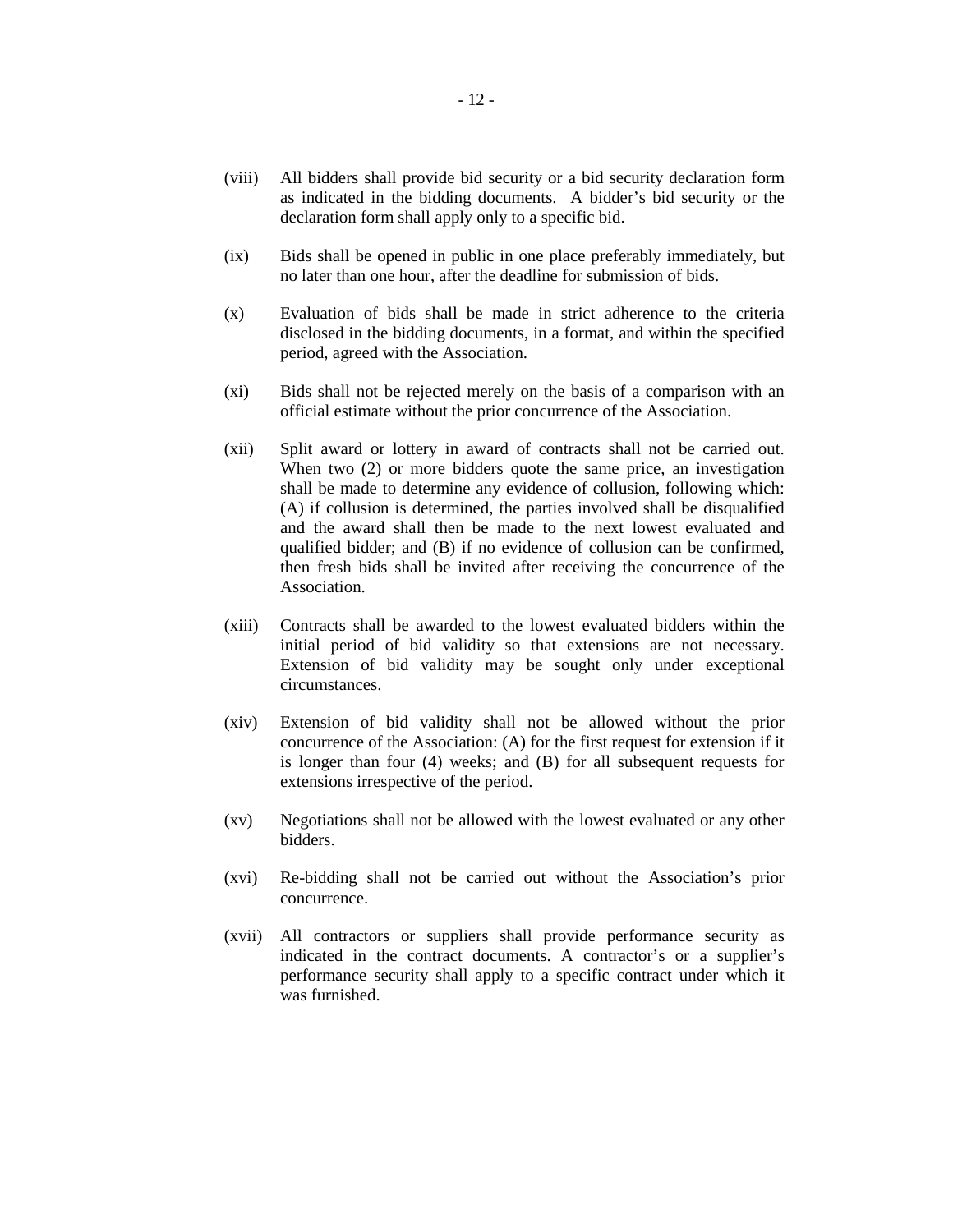- 1. **Quality- and Cost-based Selection**. Except as otherwise provided in paragraph 2 below, consultants' services shall be procured under contracts awarded on the basis of Quality- and Cost-based Selection.
- 2. **Other Methods of Procurement of Consultants' Services**. The following table specifies methods of procurement, other than Quality- and Cost-based Selection, which may be used for consultants' services. The Procurement Plan shall specify the circumstances under which such methods may be used.

| <b>Procurement Method</b> |                                                       |  |
|---------------------------|-------------------------------------------------------|--|
| (a)                       | <b>Quality-Based Selection</b>                        |  |
| (b)                       | Single-Source Selection                               |  |
| (c)                       | Least-Cost Selection                                  |  |
| (d)                       | Selection Based on the Consultants'<br>Qualifications |  |
| (e)                       | Selection under a Fixed Budget                        |  |
|                           | <b>Selection of Individual Consultants</b>            |  |

# **D. Review by the Association of Procurement Decisions**

 Except as the Association shall otherwise determine by notice to the Recipient, the following contracts shall be subject to Prior Review by the Association: (a) each contract for goods estimated to cost the equivalent of \$200,000 or more; (b) each contract for works estimated to cost the equivalent of \$500,000 or more; (c) all contracts for goods or works procured on the basis of Direct Contracting and International Competitive Bidding regardless of value; (d) each contract for consultants' services provided by a firm estimated to cost the equivalent of \$100,000 or more; (e) each contract for consultants' services provided by an individual estimated to cost the equivalent of \$50,000 or more; and (f) each contract for consultants' services procured on the basis of Single-Source Selection regardless of value. All other contracts shall be subject to Post Review by the Association.

# **Section IV. Withdrawal of the Proceeds of the Grant**

# **A. General**

1. The Recipient may withdraw the proceeds of the Grant in accordance with the provisions of Article II of the General Conditions, this Section, and such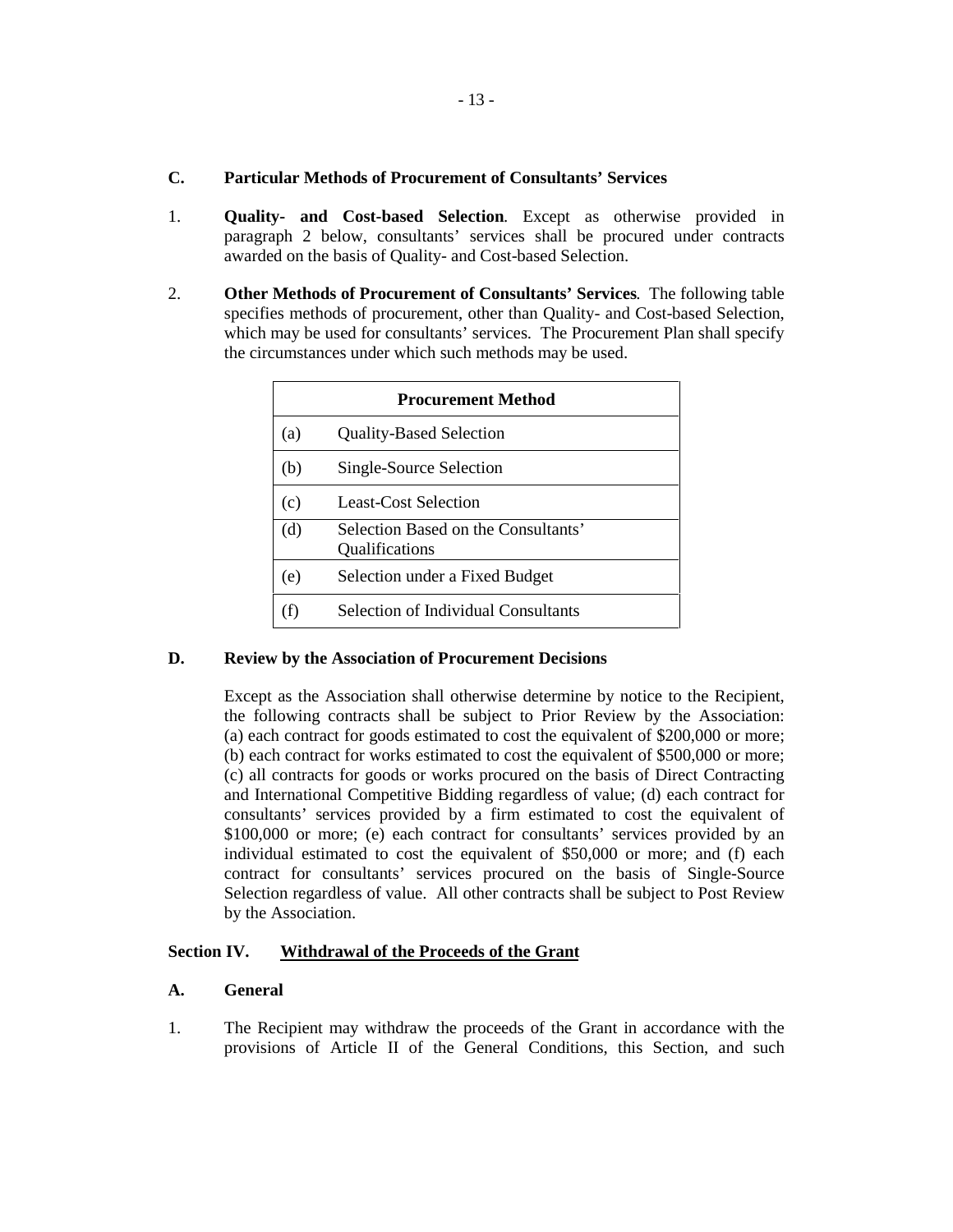additional instructions as the Association shall specify by notice to the Recipient (including the "World Bank Disbursement Guidelines for Projects" dated May 2006, as revised from time to time by the Association and as made applicable to this Agreement pursuant to such instructions), to finance Eligible Expenditures as set forth in the table in paragraph 2 below.

2. The following table specifies the categories of Eligible Expenditures that may be financed out of the proceeds of the Grant ("Category"), the allocations of the amounts of the Grant to each Category, and the percentage of expenditures to be financed for Eligible Expenditures in each Category:

| Category                                                                                                                                  | <b>Amount of the Grant</b><br><b>Allocated</b><br>(expressed in SDR) | Percentage of<br><b>Expenditures to be</b><br><b>Financed</b><br>(inclusive of Taxes) |
|-------------------------------------------------------------------------------------------------------------------------------------------|----------------------------------------------------------------------|---------------------------------------------------------------------------------------|
| $(1)$ Goods, works,<br>consultants' services,<br>training and Incremental<br>Operating Costs* under<br>Parts 1, 2 and 3 of the<br>Project | 19,900,000                                                           | 100\%                                                                                 |
| <b>TOTAL AMOUNT</b>                                                                                                                       | 19.900.000                                                           |                                                                                       |

\*"Incremental Operating Costs" means the incremental expenses incurred on account of Project implementation and management, including the operation and maintenance of vehicles, office supplies, communication charges, insurance costs, office administration costs, banking charges, utility charges, rental charges, domestic/international travel and per diem allowances, but excluding salaries of officials of the Recipient's civil service.

# **B. Withdrawal Conditions; Withdrawal Period**

- 1. Notwithstanding the provisions of Part A of this Section, no withdrawal shall be made for payments made prior to the date of this Agreement, except that withdrawals up to an aggregate amount not to exceed SDR 7,950,000 equivalent may be made for payments made prior to this date but on or after October 1, 2008, for Eligible Expenditures under Category (1).
- 2. The Closing Date is September 30, 2013.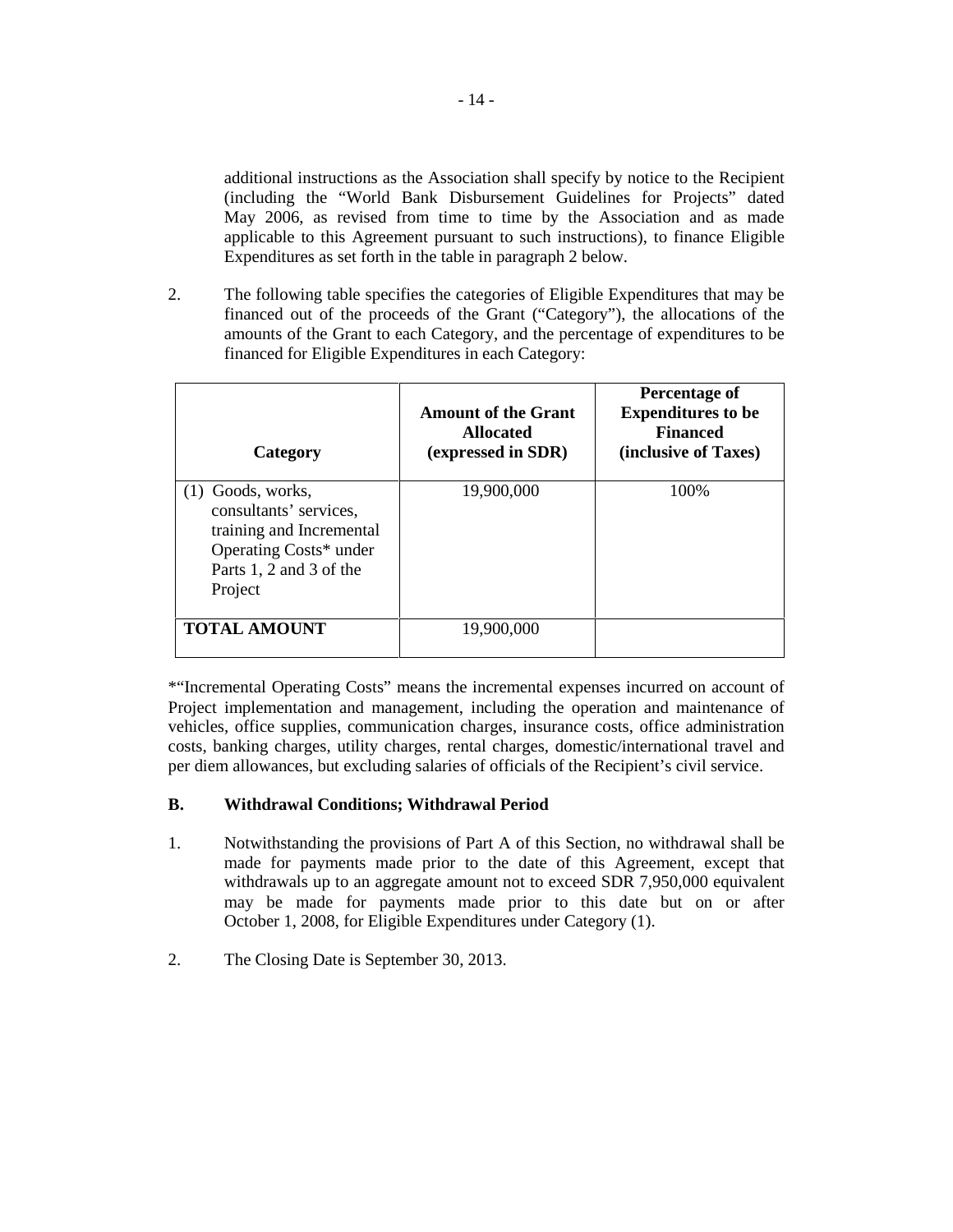# **Section V. Other Undertakings**

- 1. The Recipient through MOPH shall no later than six (6) months after effectiveness adopt a revised Environmental Management Plan for the Project acceptable to the Association.
- 2. The Recipient shall ensure that GCMU is fully staffed with a director, a procurement specialist, a financial management specialist and a Results-Based Financing consultant, all with qualifications and experience acceptable to the Association, throughout the period of Project implementation.
- 3. The Recipient through MOPH shall no later than September 30, 2009, appoint a third party evaluator to carry out regular evaluation of Project activities.
- 4. The Recipient through MOPH shall ensure that annual Program performance reviews are carried out jointly with IDA and other relevant development partners.
- 5. The Recipient through MOPH shall no later than two (2) months after Effectiveness adopt a Financial Management Manual in form and substance acceptable to the Association.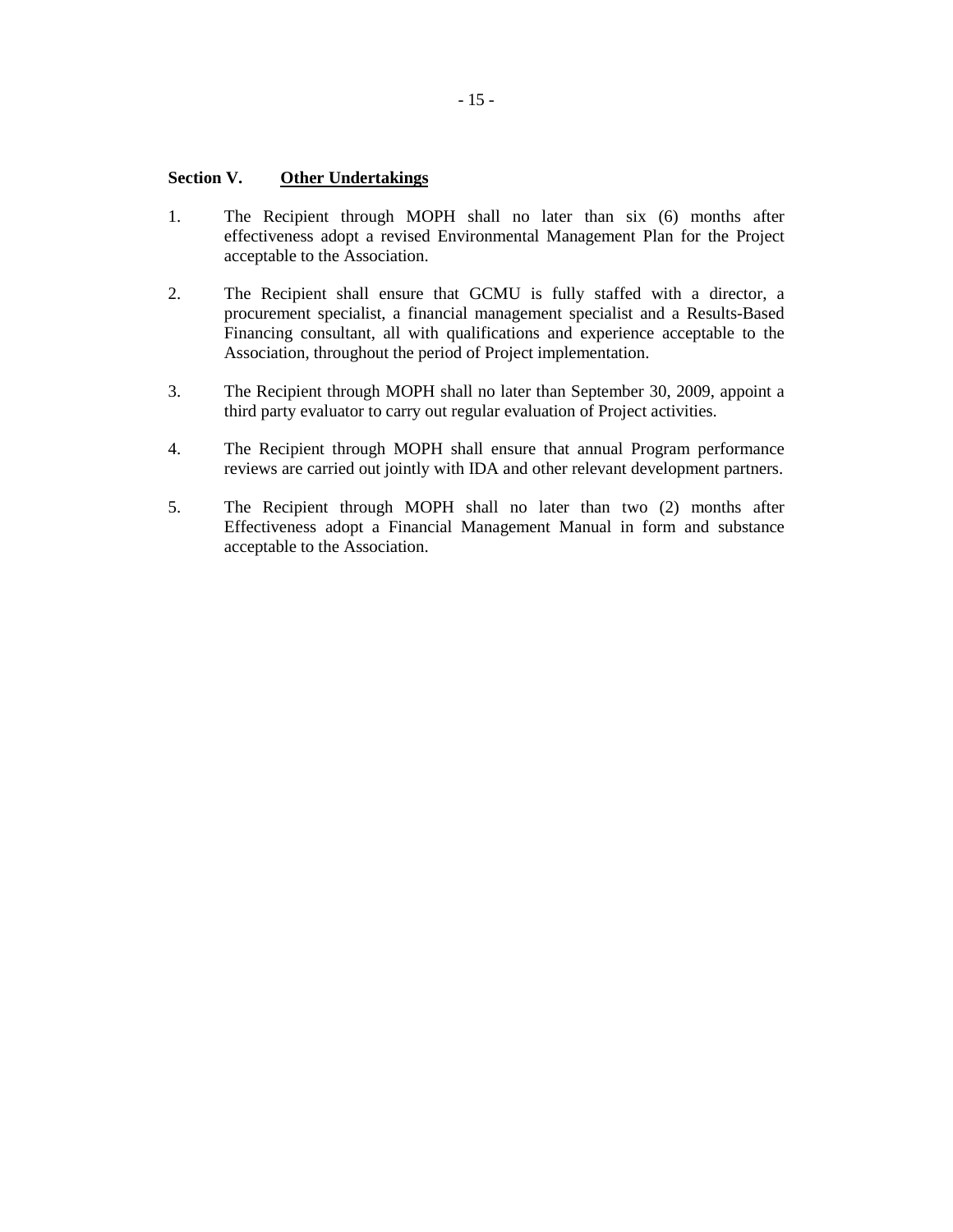#### **APPENDIX**

## **Definitions**

- 1. "Anti-Corruption Guidelines" means the "Guidelines on Preventing and Combating Fraud and Corruption in Projects Financed by IBRD Loans and IDA Credits and Grants", dated October 15, 2006.
- 2. "ARTF Co-financing Agreement" means the agreement to be entered into between the Recipient and Co-financier B providing for the Co-financing.
- 3. "BPHS" means Basic Package of Health Services which comprises preventive, promotive, basic curative and reproductive health services.
- 4. "Category" means the category set forth in the table in Section IV of Schedule 2 to this Agreement.
- 5. "Co-financier A" means the Results-Based Financing Trust Fund administered by the Association on behalf of the Kingdom of Norway and other potential donors.
- 6. "Co-financier B" means the Afghanistan Reconstruction Trust Fund (ARTF) administered by the Association on behalf of various donors.
- 7. "Co-financier C" means the Japan Social Development Fund (JSDF) administered by the Association on behalf of Japan.
- 8. "Co-financier" means either or all of Co-financier A, Co-financier B or Cofinancier C.
- 9. "Co-financing" means: (i) the amount of eleven million United States dollars (US\$11,000,000) to be provided by Co-financier A; and (ii) the amount of sixty nine million one hundred thousand United States dollars (US\$69,100,000) to be provided by Co-financier B in installments as approved by the ARTF Management Committee; and (c) the amount of fifteen million nine hundred thousand United States dollars (US\$15,900,000) to be provided by Co-financier C.
- 10. "Consultant Guidelines" means the "Guidelines: Selection and Employment of Consultants by World Bank Borrowers" published by the Bank in May 2004 and revised in October 2006.
- 11. "Environmental and Social Safeguards Framework" means the Recipient's Environmental and Social Safeguards Framework which sets out, among other things*:* (i) key principles for social and environmental management of Sub-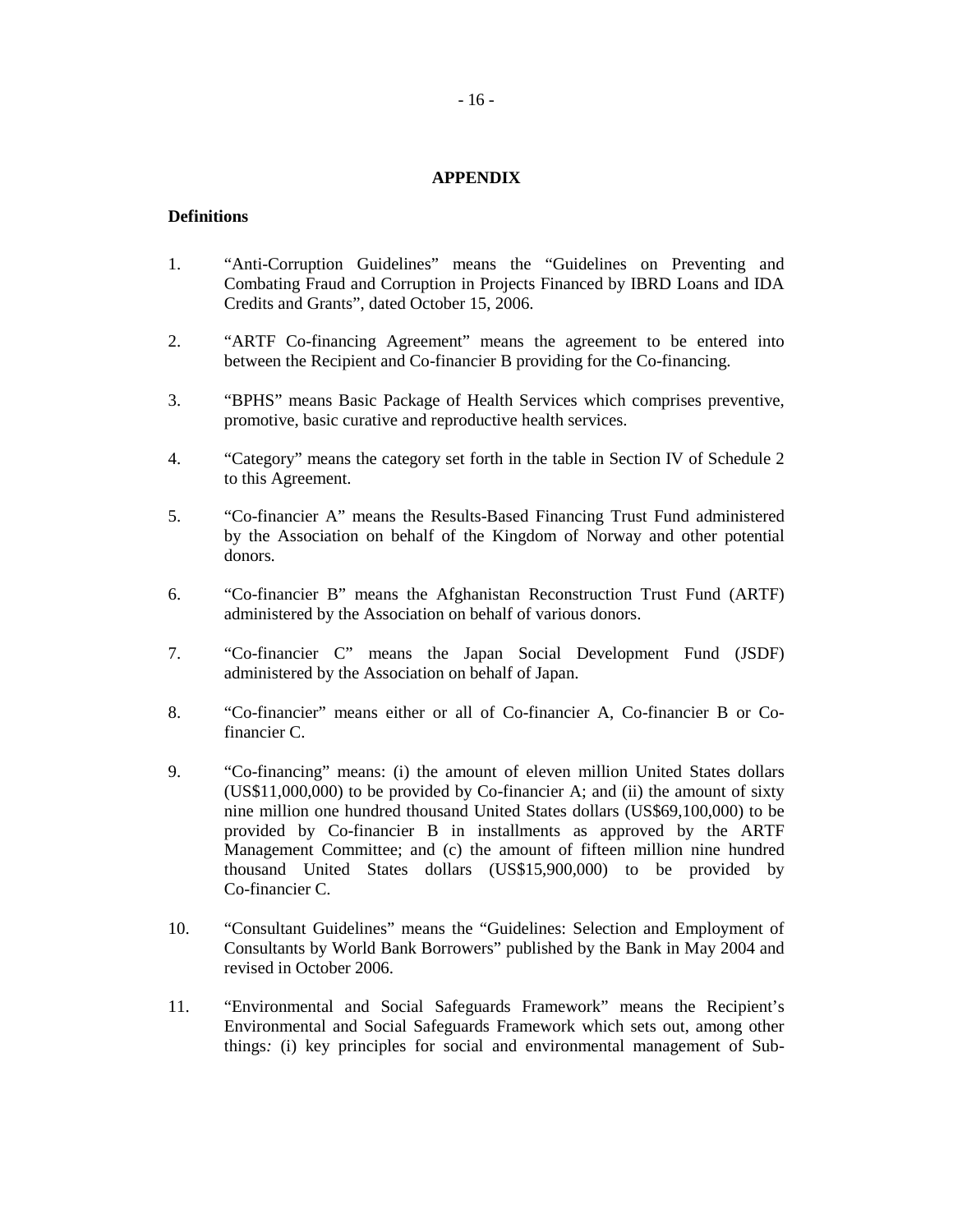Projects (as hereinafter defined); (ii) procedures to screen and process Sub-Projects for significant social and environmental impacts, and to assist in mitigating impacts; (iii) procedures to ensure that these principles and procedures are properly applied; and (iv) guidelines for capacity building and monitoring.

- 12. "Environmental Management Plan" means the Recipient's plan furnished to the Association on February 7, 2003, to be revised and updated in accordance with Section V paragraph 1 of Schedule 2 to this Agreement, as such plan may be amended from time to time by agreement of the Recipient and the Association, which sets out certain institutional, mitigation and monitoring measures to offset and/or reduce adverse environmental impacts associated with the implementation of the Project.
- 13. "EPHS" means Essential Package of Hospital Services.
- 14. "Financial Management Manual" means the manual to be prepared by MOPH and adopted in accordance with Section V.5 of Schedule 2 to this Agreement, in form and substance acceptable to the Association, setting out the financial management arrangements and procedures for the Project including the roles and responsibilities of all financial management staff, documentation and approval procedures for payments, reporting requirements and quality assurance measures, as such manual may be amended from time to time by agreement between the Recipient and the Association.
- 15. "GCMU" means the Grants and Contracts Management Unit of MOPH, or any successor thereto.
- 16. "General Conditions" means the "International Development Association General Conditions for Credits and Grants", dated July 1, 2005, (as amended through October 15, 2006).
- 17. "JSDF Co-financing Agreement" means the agreement to be entered into between the Recipient and Co-financier C providing for the Co-financing.
- 18. "MOPH" means the Recipient's Ministry of Public Health or any successor thereto.
- 19. "NGO" means a non-governmental organization registered and operating under the laws of the Recipient.
- 20. "Performance-Based Payments" means payments to be made to qualifying NGOs, MOPH direct providers and hospitals under Part 4(i) of the Project from funds provided through the Results-Based Financing Trust Fund, in accordance with criteria, terms and conditions set out in Section I.D of Schedule 2 to this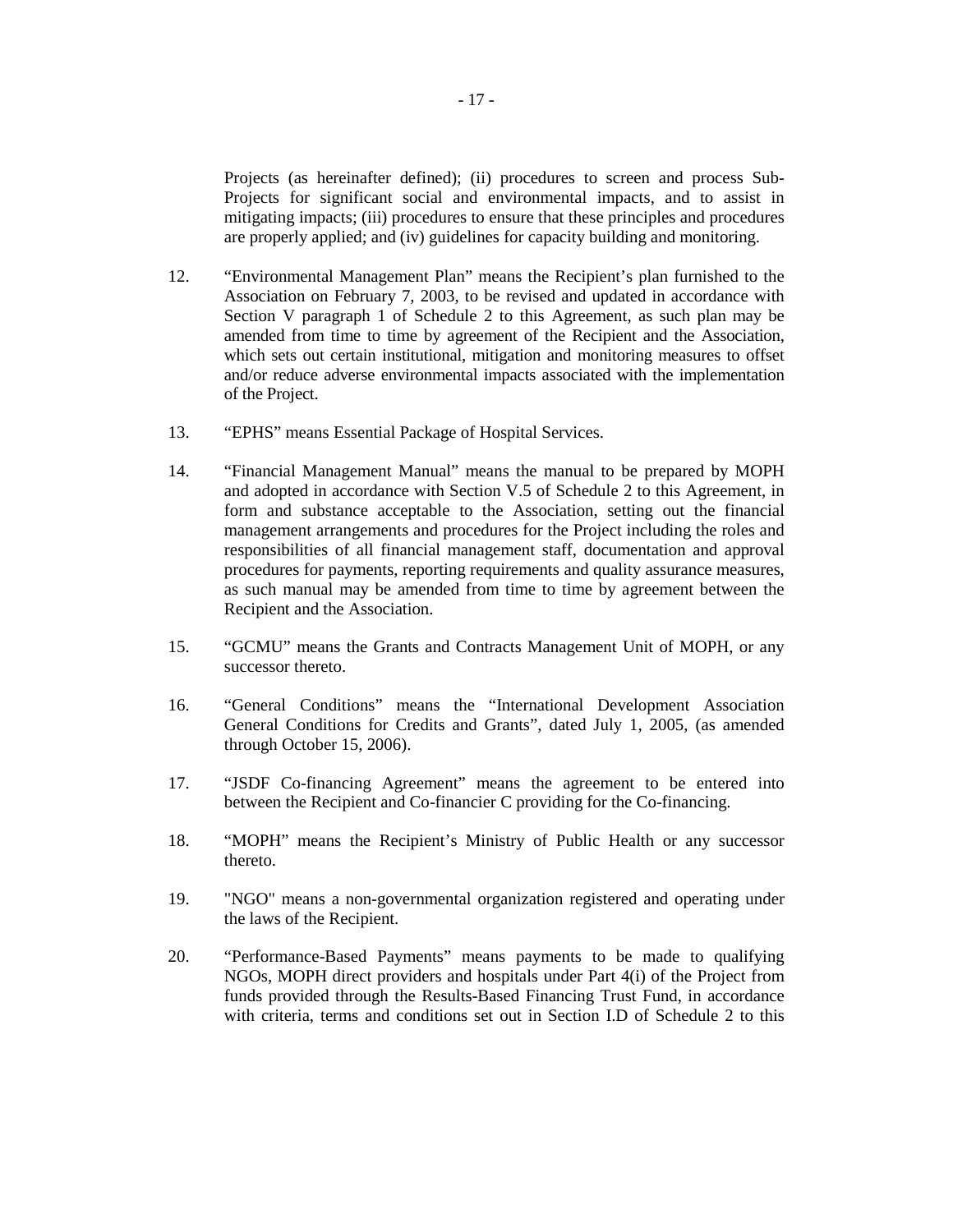Agreement and in a Grant Agreement to be entered into between the Association as administrator of the Results-Based Financing Trust Fund, and the Recipient.

- 21. "PHCC" means each of the Provincial Health Coordination Committees within MOPH.
- 22. "Performance Agreements" mean agreements entered into between MOPH and implementing NGOs for the provision of Performance-Based Payments under the Results-Based Financing Trust Fund in accordance with terms and conditions satisfactory to the Association, including those set forth in Section I.D of Schedule 2 to this Agreement.
- 23. "PPAs" mean performance-based partnership agreements for the provision of Sub-grants, entered into between MOPH and implementing NGOs in accordance with terms and conditions satisfactory to the Association, including those set forth in Section I.C(1) of Schedule 2 to this Agreement.
- 24. "Procurement Guidelines" means the "Guidelines: Procurement under IBRD Loans and IDA Credits" published by the Bank in May 2004 and revised in October, 2006.
- 25. "Procurement Plan" means the Recipient's procurement plan for the Project, dated February 9, 2009, and referred to in paragraph 1.16 of the Procurement Guidelines and paragraph 1.24 of the Consultant Guidelines, as the same shall be updated from time to time in accordance with the provisions of said paragraphs.
- 26. "Program" means the Health and Nutrition Sector Strategy 2008-2013 which sets out Government of Afghanistan's program for the health sector over the period 2008-2013.
- 27. "Results-Based Financing Trust Fund" means the Multi-Donor Trust Fund for Health Results administered by the International Bank for Reconstruction and Development and the Association from funds provided by the Kingdom of Norway and other potential donors.
- 28. "Results-Based Financing Trust Fund Co-financing Agreement" means the agreement to be entered into between the Recipient and Co-financier A providing for the Co-financing.
- 29. "RBF Implementation Manual" means the Results-Based Financing Implementation Manual to be prepared and adopted by the Recipient in form and substance acceptable to the Association, setting out the guidelines, procedures and documentation required for the implementation of Part 4 of the Project, as such RBF Implementation Manual may be amended from time to time by agreement between the Recipient and the Association.